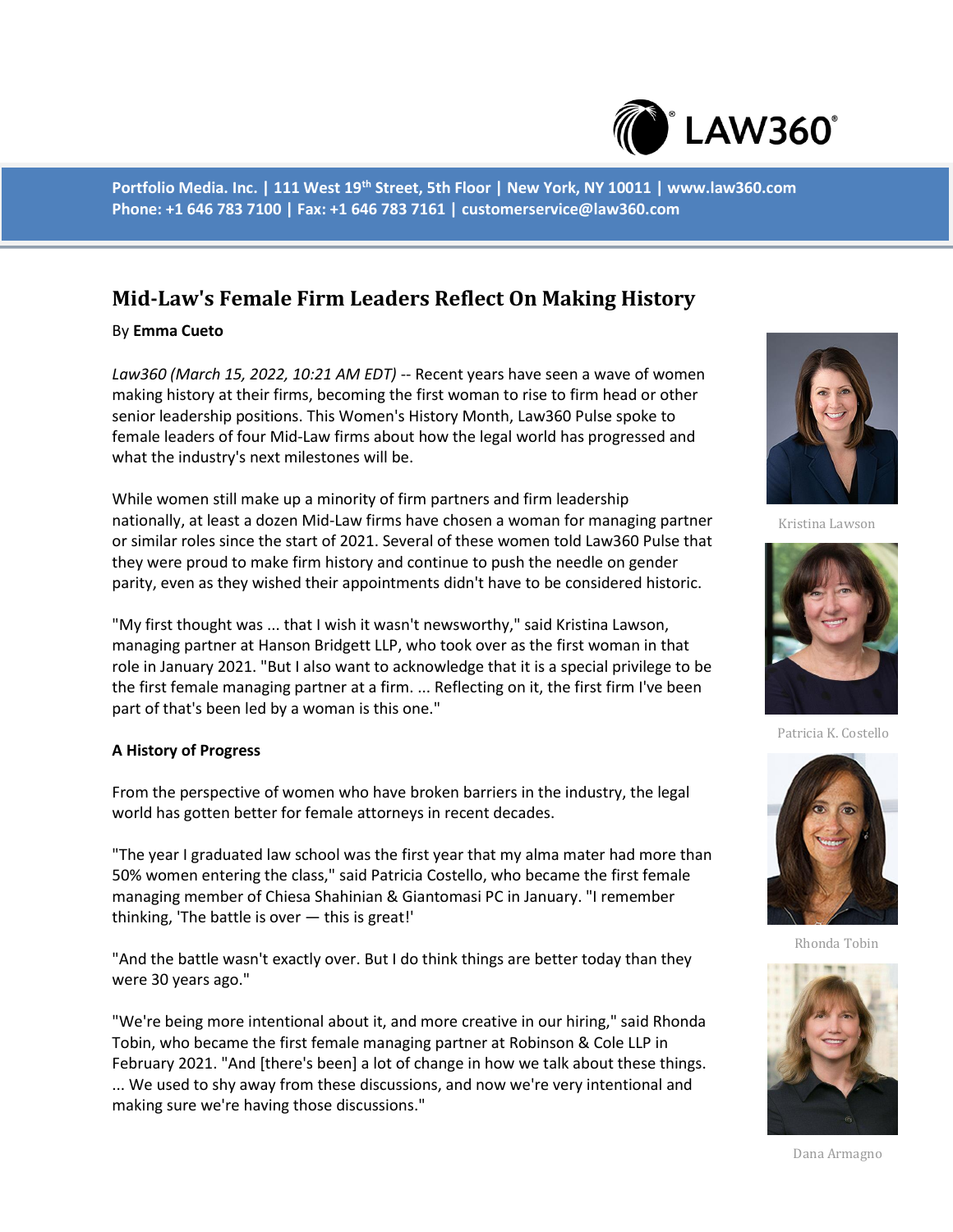Lawson recalled that when she was preparing for on-campus interviews in law school, she was advised to take off her wedding ring.

"I [was told] that it might not be acceptable if I was interviewing with BigLaw, which I was at the time, to be married, because that might mean that I might want a family, and might not be able to devote the hours," she said.

Today, she said, she can't imagine that same advice being delivered in such a blasé fashion, but she also pointed out that women can still be held back by assumptions like this.

The women who spoke to Law360 Pulse all said they benefited from a firm or other early workplace that was ahead of the curve on gender equality.

"When I looked around the firm, as an associate and a young shareholder and then when I moved into management, there were always leaders who were women," said Dana Armagno, who in early 2021 became operating shareholder at Vedder Price PC, where she has spent her whole career.

"Growing up here, I've always seen women in leadership roles," she said. "There was always someone to emulate or talk to."

Costello said that during her 25 years as a New Jersey state court judge based in Newark and Jersey City, she was often surprised to find herself at statewide conferences as one of perhaps 20 women in a room with 400 men. Her own county was much better when it came to having women on the bench, she said.

That was also true of Chiesa Shahinian, she said, where more than half of practice group leaders are women and women also make up about half of the C-suite roles.

Lawson said she moved to Hanson Bridgett in 2017 in part because of the firm's vocal support of women in the industry, and she quickly learned the firm was able to walk the talk. Even as a newcomer, she was given opportunities to take on leadership roles, eventually leading to her becoming managing partner.

### **Making History**

For the attorneys who spoke to Law360 Pulse, the impact of becoming the first woman at the firm to hold the top title sort of snuck up on them.

"Honestly, initially, I didn't even think about it until I thought about it," Armagno said.

She had been in leadership positions since becoming the firm's general counsel in 2014, she said, and had figured in the firm's succession planning for years. It wasn't until after the decision was made that the firm realized she would be the first woman in the role. "In some ways it was a non-event," she said, "and in some ways it was huge."

Costello, similarly, knew she was a well-qualified candidate for managing member at Chiesa Shahinian after her years of management roles on the bench, including 10 years as the assignment judge in Essex County, overseeing a court system of 1,000 employees and a \$55 million budget. The decision wasn't a surprise, she said, but she also recognized that having a woman in the role did matter.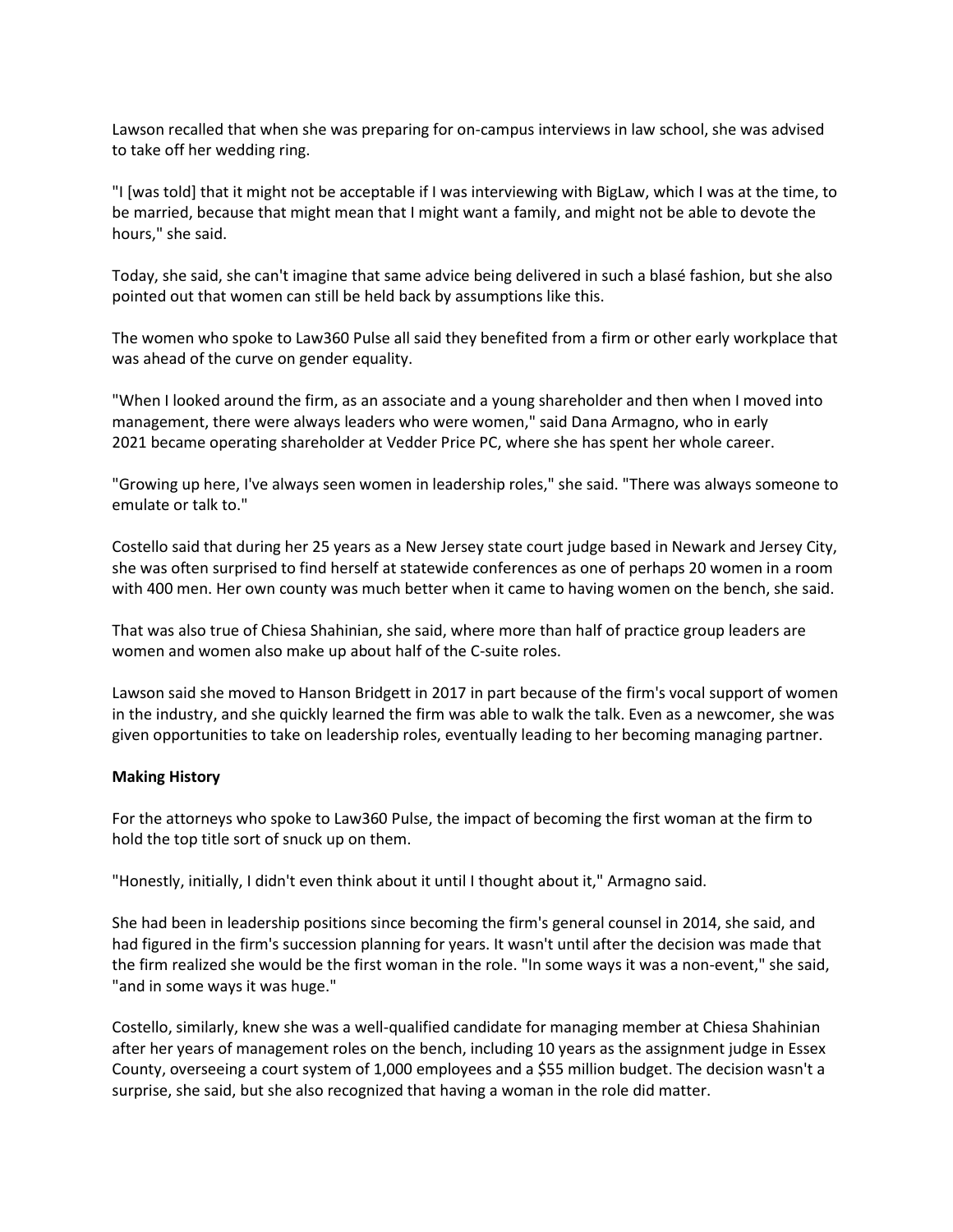Tobin said she was "of two minds" about the barrier-breaking aspect of her election, which likewise came after a long history of leadership roles at the firm, going back to her days as an associate. Her initial reaction was that she'd much rather she weren't the first and that her gender weren't as noteworthy as it was; it wasn't until she started getting messages that she saw it as something more meaningful.

"I knew it was significant and the firm was really excited about it, but the thing that changed my thinking on it was the outpouring of messages I got from our more junior women at the firm, saying what it meant to them," she said, the volume of it caught her by surprise.

"If you can see someone on that path, then you know you can do it. I got just so many messages from junior women saying what it meant to them," she said.

Lawson was also surprised by the volume of messages, from both attorneys and staff at the firm. And it also made her appreciate all the women who paved the way for her, she said.

"I would be remiss if I didn't recognize that I really do stand on the shoulders of so many women in the profession who paved the way," she said. "The first female equity partner at Hanson Bridgett is still an equity partner here today, and she and so many others made it possible for something like this to happen."

# **The History of the Future**

Even as women start breaking into leadership roles as never before, more milestones remain for the legal industry. For one thing, all the women who spoke to Law360 Pulse noted, it would be truly historic when women make up equal numbers of firm leaders.

According to the American Bar Association, as of 2021, 77% of leadership positions in law firms are held by men, and 70% specifically by white men, when 37% of attorneys are women.

As gratifying as it is to see individual women succeed, it is also important to focus on more widespread parity, the women said.

"There's a lot of impediments to getting women [in law firms] to the point where they're reflective of the general population, and a lot of those impediments start much, much earlier than when we look to hire someone," Costello said.

She said that she's optimistic about things like pipeline programs that get college, high school or even middle and elementary school students interested in the idea of law, such as the annual mock trial tournament in New York State.

Armagno said she hopes the more flexible work arrangements that have grown during the COVID-19 pandemic will also benefit women.

And it's also important for firms to focus on more than gender, the women said.

"It's not, of course, just about women in leadership," Lawson said. "Most women in leadership are, like I